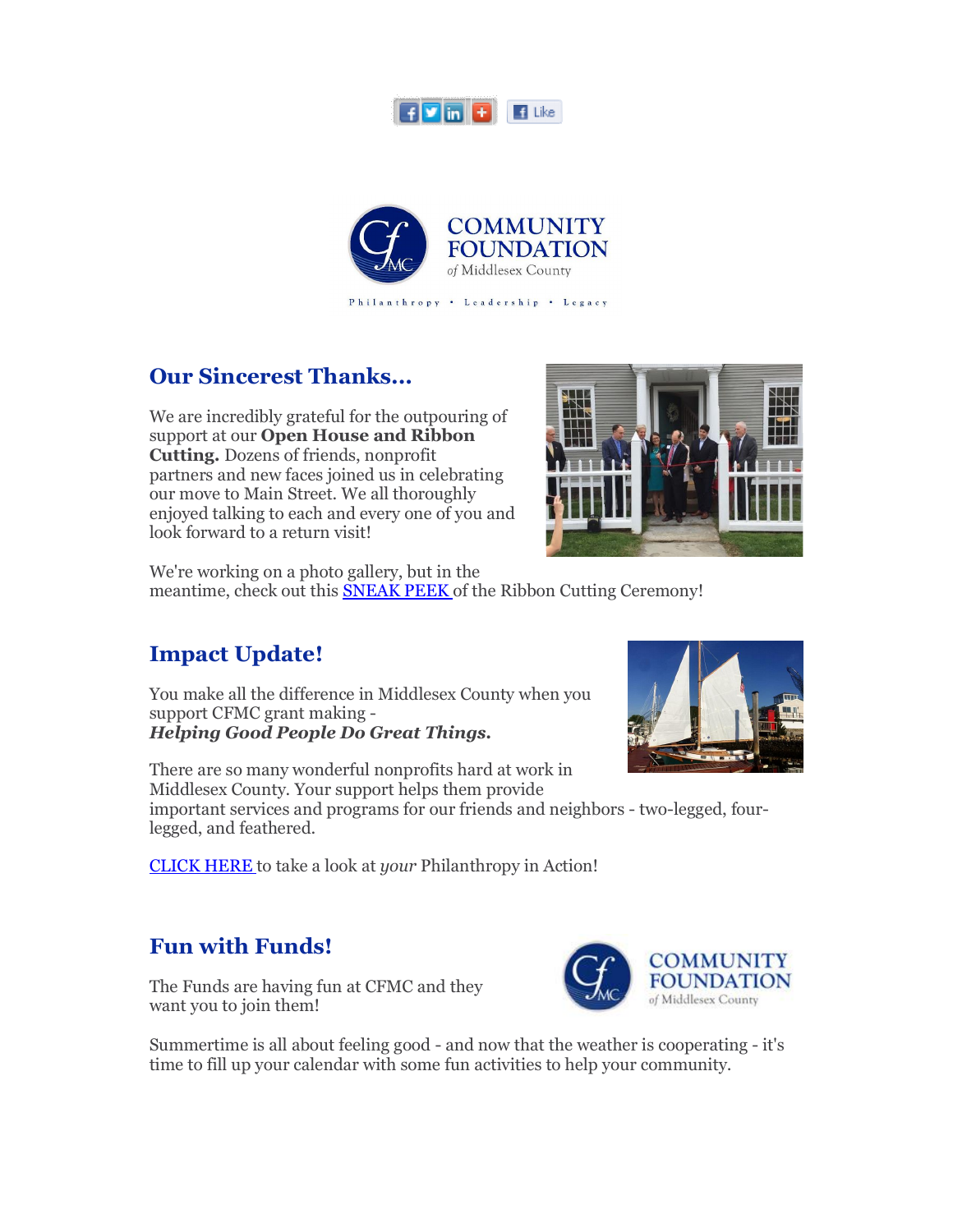Hit the links with Ryan's Circle of Giving Golf Classic - You don't have to be a great golfer or even a good one - Families are welcome and encouraged to register. Click here for more information about Ryan and the event.

Help carry on Colter Abely's legacy by swinging a club! Register for the Colter Classic Golf Outing and learn more about this incredible young man and all the good the Colter Abely Achievement Fund does in Middletown.

Finish off the month of June with a sprint! Register for **Run for Chris**. The event benefits the Chris Belfoure Memorial Fund. It's got something for every fitness level, so even if you're not ready to run a marathon, you can participate!

# **Thanks Goodspeed!**

CFMC wants to express our thanks to Goodspeed Musicals for a first-hand look at their Costume Warehouse.

Goodspeed graciously hosted a friend raiser for CFMC. Guests were treated to a tour where thousands of costumes, worn by Broadway's biggest and brightest stars, were on display.



Be sure to check out the photo gallery of all the ornate costumes on our website, middlesexcountycf.org

### **Nonprofit Resource Center**

CFMC Competitive Grant Cycle opens July . Reserve your seat at one of the upcoming informal sessions:

June 13, 8:30 a.m. at CFMC June 20, 9:30 a.m. at Essex Library Association July 14, 4:00 p.m. at CFMC

Register here and be sure to include your name, organization and contact number.

### **A Reminder To Nonprofit Partners: The Doctor Is In!**

The CFMC Nonprofit Resource Center (49 Main Street, Middletown) is open for business with a program for our nonprofit partners. Tom Gezo, a resident business coach, is offering his services, free of charge, every Tuesday morning at CFMC.

Tom can help nonprofit businesses manage business and strategic planning, organizational development, financial planning, donor development and project execution.